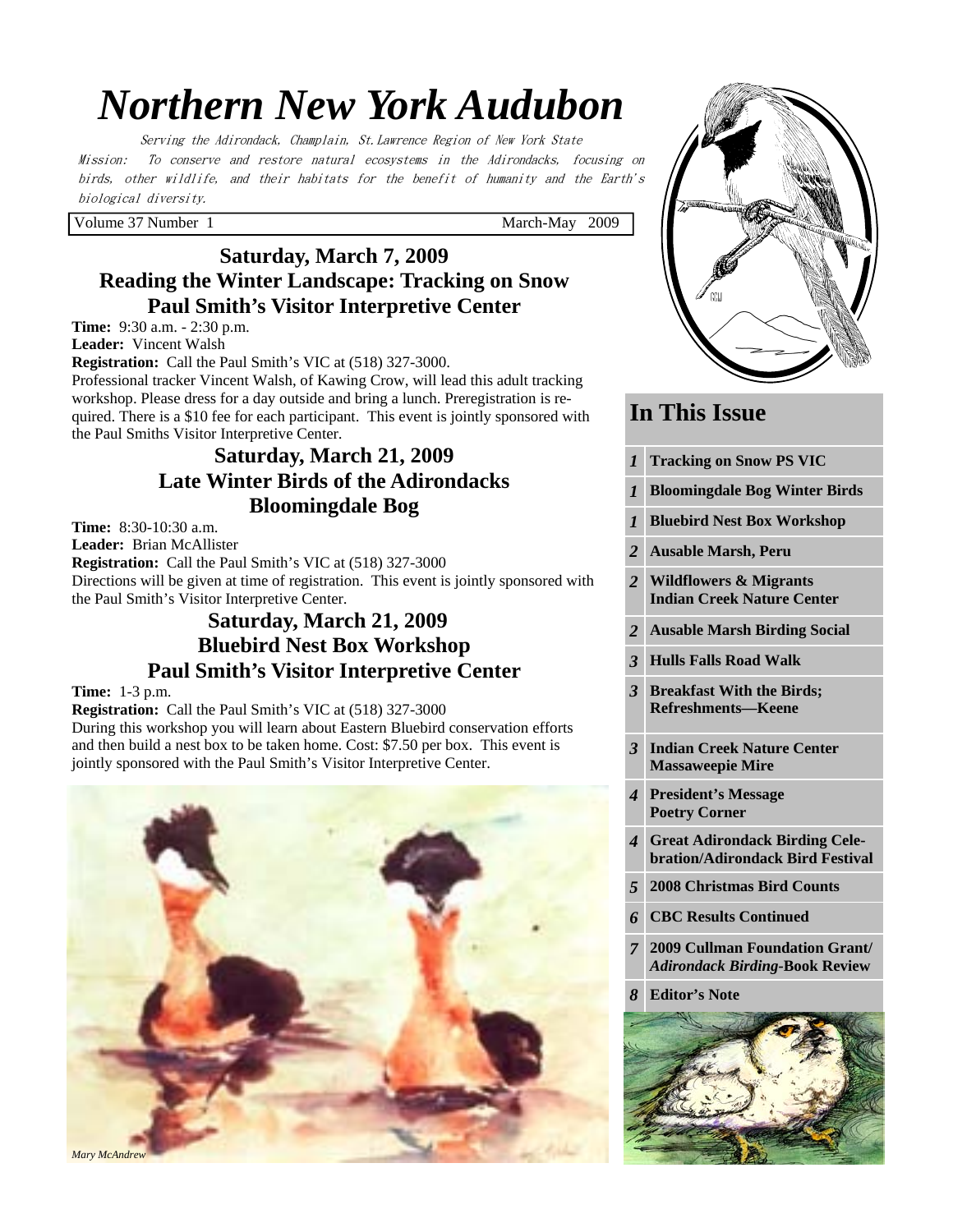

**Northern New York Audubon Society, Inc.** 

#### **Board of Directors**

**Charlotte Demers President Newcomb (518) 582-2157 Larry Master, Ph.D Vice-President Lake Placid (518) 523-2214 Amy Freiman Treasurer Newcomb (518) 582-3655 John Thaxton Secretary Keene (518) 576-4232** 

 **John Brown** *Vermontville*  **Joan Clark** *Keeseville*  **Joan Collins** *Potsdam*   **Jorie Favreau, Ph.D** *Tupper Lake*  **Leah Filo** *Tupper Lake*  **Lee Harper** *Massena*   **Glenn Johnson** *Potsdam*   **Leslie Karasin** *Saranac Lake*  **Melanie McCormack** *Plattsburgh*   **Mary O'Dell** *Saranac Lake*  **Peter O'Shea** *Fine*   **Pat Thaxton** *Keene*   **Mary Beth Warburton** *Potsdam*   **Eileen Wheeler** *Canton* 

**Northern New York Audubon Society, Inc. A chapter of National Audubon Society serving the Adirondack, Champlain and St. Lawrence regions of northern New York, including Clinton, Essex, Franklin,** 

**Hamilton and St. Lawrence counties.**  *Correspondence and Membership* 

*Information* **Northern New York Audubon PO Box 488 Keene Valley, New York 12943-0488** 

**John Thaxton, Newsletter Editor PO Box 488 Keene Valley, NY 12943-0488** 

**NNYA Web Site: www.nnya.org Charlotte Demers, Web Master** 

*Northern New York Audubon Newsletter* **is published by Northern New York Audubon Society, Inc.** 

**Vol. 37 No. 1** 



### **Sunday, March 29, 2009 Ausable Marsh, Peru**

**Time:** 8:30 a.m.

**Location:** Meet at the parking area just before the campground entrance. **Leader**: Melanie McCormack

**Register** by calling Melanie at (518) 312-6123 or email mruddyduck@aol.com This location, where the Ausable River empties into Lake Champlain, is a great location to observe migrant shorebirds and waterfowl.

# **Saturday, May 2, 2009 Spring Wildflowers & Early Migrants Indian Creek Nature Center, Canton**

**Time**: 9 a.m. to 11 a.m.

**Distance**: Under 1 mile on level terrain.

**Meet**: At the East End Entrance. Take Route 68 to Rensselaer Falls Road, and travel 2.5 miles – the East End Entrance will be on your left (there is a barn on the right).

**Hike Leader**: Peter O'Shea (315) 848-2178

No registration required.

This trip is jointly sponsored by the Indian Creek Nature Center, and the Laurentian Chapter of the Adirondack Mountain Club.

### **Sunday May 3, 2009 Ausable Marsh, Peru**

**Time:** 9:30 a.m. to noon

**Meet:** At the parking area just before the campground entrance. **Leaders:** Charlotte Demers & Melanie McCormack **Registration:** Charlotte Demers at (518) 582-2157 or email:

cdemers@frontiernet.net

Spotting scopes will be positioned along the road so participants can either drive or walk between stations. There should be waterfowl as well as land-birds, and hopefully the Osprey will be nesting. Coffee and donuts will be served at the parking spot by the causeway!

2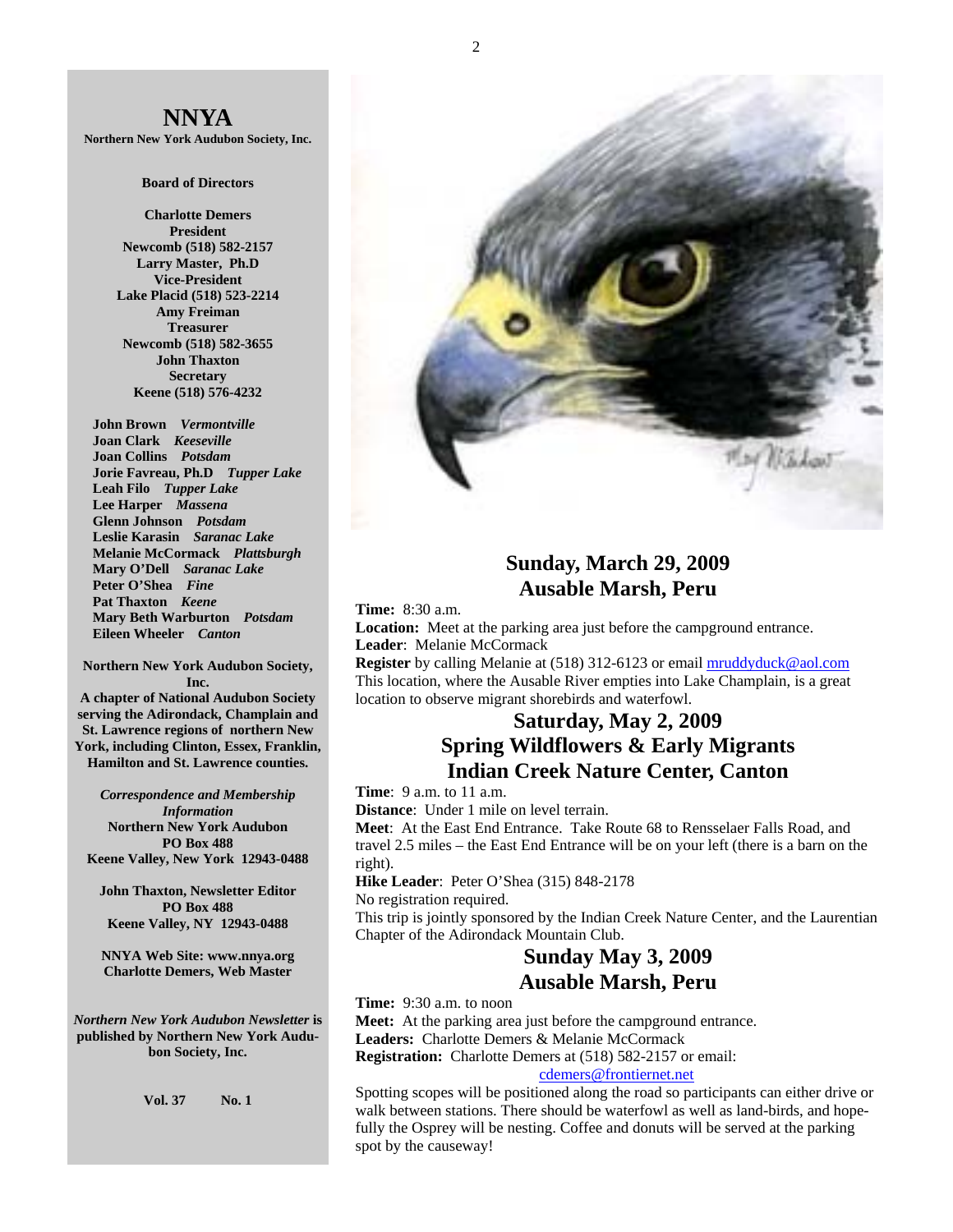### **Saturday, May 9, 2009 Hulls Falls Road Keene Valley**

**Time:** 7:30 a.m.

**Leaders:** Ruth Kuhfahl and Pat & John Thaxton **Registration:** No need to register; just show up. Meet at the Marcy Field end of Hulls Falls Road and look for birds with Northern New York Audubon member Ruth Kuhfahl. On a previous year's May walk in this diverse habitat we found nesting Pine warblers, Solitary sandpiper and Indigo bunting. Jointly sponsored by the Hurricane Chapter of the Adirondack Mountain Club and Northern New York Audubon.

# **Sunday, May 10, 2009 Amphibians and Reptiles of the North Country Indian Creek Nature Center, Canton**

**Time:** 10 a.m.

**Leader:** Dr. Glenn Johnson **Registration:** Call Glenn at (315) 267-2710 Join Glenn Johnson for a hike, and demo with live animals, at Indian Creek Nature Center.

# **Saturday, May 16, 2009 Breakfast with the Birds Keene Valley Time: 8:00 a.m.**

**Description:** Join Pat and John Thaxton on the deck of their house in Keene for coffee, cake, fruit, juice and birds. First, we will listen for the birds and practice identifying them by ear. Then, we will hopefully see them and verify our identifications because in early May the leaves in our 16-acre yard are small and few and far between, and our deck looks directly into the canopy. Nesting warblers include Blackthroated blue, Black-throated green, Blackburnian, Yellowrumped, Ovenbird, Magnolia, Nashville and Black and white; other nesters include Red-eyed and Blue-headed vireo, Yellow-bellied sapsucker, Downy, Hairy and Pileated woodpecker, American Robin, Ruffed Grouse, Common Raven, etc. If things grow quiet on the deck, a short walk down our road usually includes stops for Chestnut-sided warbler, Chipping Sparrow, Eastern Bluebird and Red-shouldered and Broad-winged hawk.

**Directions:** From the intersection of Route 73 & 9N South (between Keene & Keene Valley), turn east towards Elizabethtown; go approximately 2 miles uphill to where the road levels and turn onto Baxter Mountain Lane (just beyond little yellow house) on right; go past Round Top Lane on left, pass a house on left as road levels, look for driveway on right, #84, and take it to the end.

**Registration:** Contact Pat & John Thaxton, 518.576.4232, or email JPThax5317@aol.com.

 *All paintings in this newsletted by Mary McAndrew*

# **Sunday, May 17, 2009 Indian Creek Nature Center, Canton**

**Time:** 7 a.m. to 10 a.m.

**Distance:** Approximately 2 miles on level trails

**Leaders:** Joan Collins & Eileen Wheeler

**Meet:** At the main parking area for Indian Creek Nature Center

**Register:** by calling Joan at (315) 261-4246 or email: jecollins@twcny.rr.com or Eileen Wheeler (315) 386-2482 or email: eiwheeler@yahoo.com

Come enjoy a spring bird walk at Indian Creek Nature Center. Participants will view a wide variety of species on a hike through shrubland, marsh, wetland, and forest habitats along the Tower and Succession Trails. A spotting scope will be used to view birds on Lower Lake from the top of the observation tower. Bring binoculars!

This trip is jointly sponsored with Indian Creek Nature Center and the Laurentian Chapter of the Adirondack Mountain Club.

### **Saturday, May 30, 2009 Massawepie Mire, Colton**

**Time:** 7:30 a.m.

**Leaders:** Joan Collins & Eileen Wheeler **Register:** by calling Joan at (315) 261-4246 jecollins@twcny.rr.com or Eileen Wheeler (315) 386-2482 or email: eiwheeler@yahoo.com. Massawepie Mire is the largest bog (actually a fen!) *cont p 4*

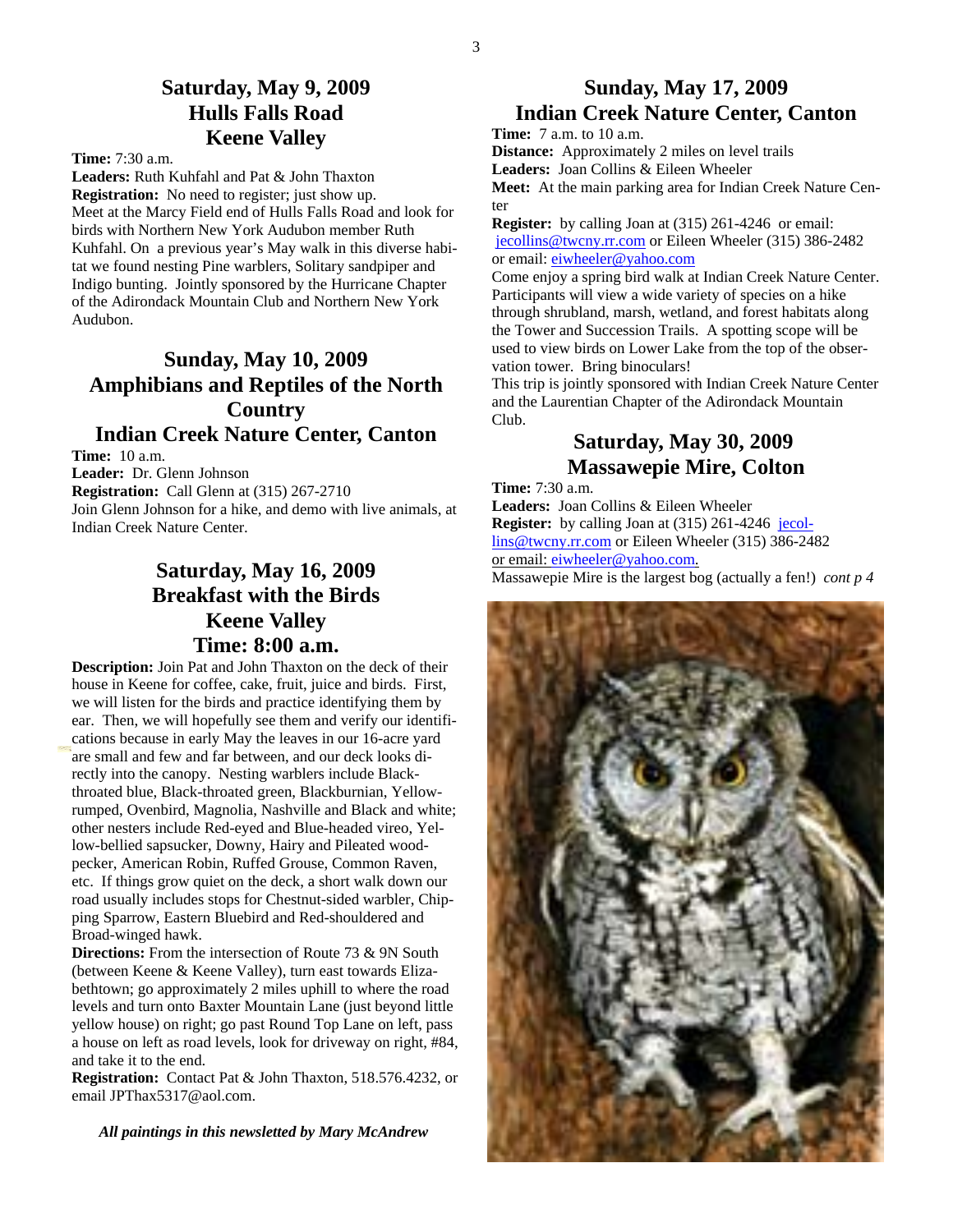#### *continued from previous page*

in New York State. We will walk the old, level railroad bed (now a dirt road) for  $\sim$  4 miles round trip and visit the South Branch of the Grass River location near the trailhead. There will also be an optional 2 mile round-trip hike on the Mountaineer Trail along scenic Massawepie Lake in the afternoon. Boreal birds, bog plants, and scenic views will be our focus! This trip is jointly sponsored with the Laurentian Chapter of the Adirondack Mountain Club.



### **President's Message**

It is hard to believe with all the snow and cold weather of this winter that spring is just around the corner. In preparation for the season NNYA has been working on some spring cleaning and a few improvement projects. Our web site has moved and now incorporates the Northern New York Audubon name – www.nnya.org. Along with the change of Internet address there will be a new section on "Where to Bird" that will include maps of our favorite birding locations and suggestions on where to go to see regional bird species. We will also be posting current conservation issues on our site to keep members informed on how they can help with critical environmental issues. In addition to our web site, NNYA now has a *Facebook* site as well. *Facebook* is a free access social networking Internet web site that has over 132 million users. This is one of the ways that we are reaching out to our younger members and hoping to attract more. Our *Faceboo*k site lists all of our upcoming events, provides information and additional links to conservation issues, and offers an open forum for members. In some ways, it is similar to the Northern New York Birds Yahoo site that many of you are familiar with. Members, or "fans," of the NNYA *Facebook* page can post observations, upload photos, or make comments about all things bird as well as get access to NNYA information. If you have a *Facebook* account, just search for "Northern New York Audubon" and become a fan. If you are interested in *Facebook* you can easily set up a free account at www.facebook.com. Hope to see you on the Internet.

**—Charlotte Demers** 

### **Poetry Corner The Dalliance of the Eagles**

Skirting the river road, (my forenoon walk, my rest,) Skyward in air a sudden muffled sound, the dalliance of the eagles, The rushing amorous contact high in space together, The clinching interlocking claws, a living, fierce, gyrating wheel, Four beating wings, two beaks, a swirling mass tight grappling, In tumbling, turning cluttering loops, straight downward falling, Till o'er the river poised, the twain yet one, a moment's lull, A motionless still balance in the air, then parting, talons loosing, Upward again on slow-firm pinions slanting, their separate diverse flight,

She hers, he his, pursuing.

#### **—Walt Whitman**

### **Great Adirondack Birding Celebration June 5-7, 2009**

If you'd like to volunteer for, exhibit at or simply find out about the 7th annual Great Adirondack Birding Celebration centered at the Paul Smiths Visitor Interpretive Center, check out their web site at: www.adkvic.org/ birdcelebration.html.

### **Adirondack Birding Festival June 19-21, 2009**

The Hamilton County web site (www.hamiltoncounty.com) has a link to information about the 6th annual Adirondack Birding Festival. They would like to hear from potential volunteer trip leaders as soon as possible.

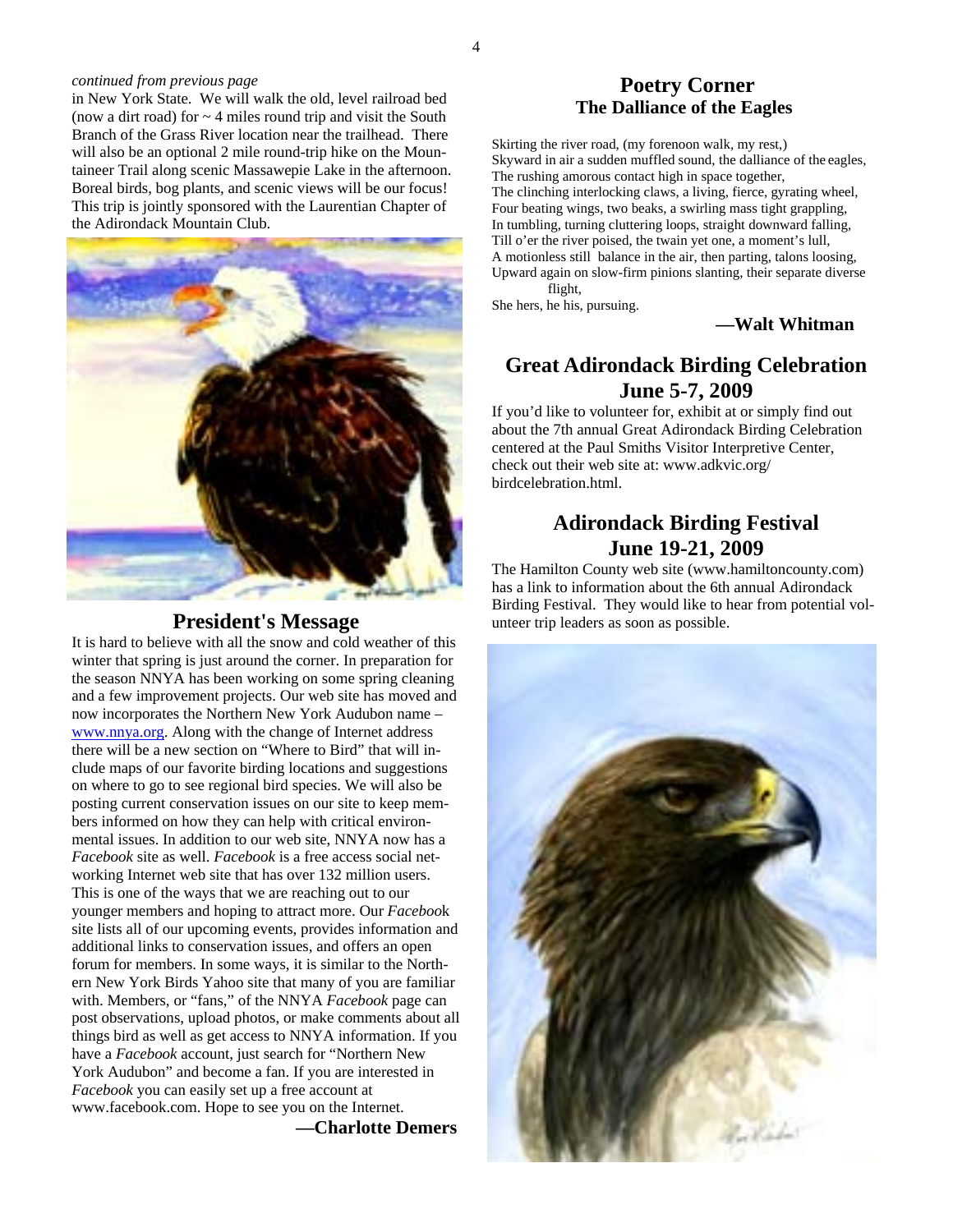#### **Elizabethtown CBC**

44°13'N 73°36'W Center at Essex Co. Courthouse. Dec 27, 2008; 5:30 a.m. to 4:15 p.m. Temp: 28° to 40°F. South wind, 0- 10 m.p.h. Snow cover: 6-24 inches. Still water frozen, moving water partly open. A.M.: cloudy with no rain to heavy rain. P.M.: cloudy with no rain to heavy rain. Observers: 20 in field in 9 parties (non-owling). Total party-hours: 63.5 (22.25 on foot, 41.25 by car). Total party-miles: 379.5 (18.5 on foot, 361.0 by car). Feeder effort: none. Owling effort: 7 miles covered in 1.5 hours.

 Canada Goose 1, Mallard 63, Ring-necked Pheasant 1, Ruffed Grouse 4, Wild Turkey 25, Merlin 1, Sharp-shinned Hawk 1, Red-tailed Hawk 1, Rough-legged Hawk 1, Rock Pigeon 133, Mourning Dove 147, Barred Owl 2, Northern Sawwhet Owl 1, Belted Kingfisher 1, Downy Woodpecker 27, Hairy Woodpecker 30, Northern Flicker 2, Pileated Woodpecker 10, Northern Shrike 3, Blue Jay 251, American Crow 258, Common Raven 29, Black-capped Chickadee 503, Boreal Chickadee 2, Tufted Titmouse 23, Red-breasted Nuthatch 97, White-breasted Nuthatch 20, Brown Creeper 7, Carolina Wren CW, Golden-crowned Kinglet 20, Eastern Bluebird 14, American Robin 187, European Starling 346, Cedar Waxwing 97, American Tree Sparrow 63, Dark-eyed Junco 217, Snow Bunting 6, Northern Cardinal 11, Red-winged Blackbird 1, Pine Grosbeak 24, Purple Finch 5, Red Crossbill 14, White-winged Crossbill 106, Common Redpoll 12, Pine Siskin 470, American Goldfinch 232, Evening Grosbeak 7, House Sparrow 109.

**Totals**: 47 count-day species, plus one count-week species; 3,585 individuals.

**Participants**: Becky Bosley, Robin Brown, Joan Collins, Una Creedon-Carey, Charlotte Demers (co-compiler), Diane Demers, Beth Edmonds, Matthew Medler (compiler), Dan Nickerson, Stan Oliva, Nancy Slack, Carole Slatkin, Laura Smith, Sally Smith, Hank Stebbins, Eric Teed, John Thaxton, Pat Thaxton, Eve Ticknor, and Yvette Tillema.

 **—Matthew Medler** 

### **Ferrisburgh CBC**

Common loon 17, Red-necked grebe 1, Horned grebe 9, Great-blue heron 1, Canada goose 302, Snow goose 2, Mallard 296, Am. Black duck 116, Wood duck 1, Redhead CP, Ring-necked duck 8, Common goldeneye 463, Bufflehead 39, Long-tailed duck 4, Hooded merganser 48, Common merganser 156, Red-breasted merganser 12, Turkey vulture 1, Northern goshawk 1, Sharp-shinned hawk 5, Cooper's hawk 9, Red-tailed hawk 66, Red-shouldered hawk 1, Rough-legged hawk 13, Bald eagle 8, Northern harrier 2, Peregrine falcon 1, Merlin 1, Ring-necked pheasant 1, Wild turkey 70, American coot 1, Iceland gull 2, Great black-backed gull 20, Herring gull 20, Ring-billed gull 230, Rock pigeon 464, Mourning dove 557, E. screech-owl 2, Great horned owl 2, Short-eared owl 1, Belted kingfisher 1, Northern flicker 12, Pileated woodpecker 18, Red-bellied woodpecker 18, Hairy woodpecker 47, Downy woodpecker 93, Horned lark 475, Blue Jay 444, Common raven 17, American crow 377, Blk-capped chickadee 851, Tufted titmouse 81, White-brst nuthatch 98, Red-brst nuthatch 26, Brown creeper 9, Carolina wren 2, N. mockingbird 1, Brown thrasher CP, American robin 493, Eastern bluebird 18, Golden-crwnd kinglet 2, Ruby-crwnd kinglet 1, Bohemian waxwing 28, Cedar waxwing 1877, Northern shrike 2, European starling 4258, House sparrow 580, Red-winged blackbird 7, Brown-headed cowbird 6, Northern cardinal 208, Purple finch 6, House finch 214, Pine siskin 172, American goldfinch 469, White-winged crossbill 33, Savannah sparrow 1, Dark-eyed junco 557, Am. Tree sparrow 544, White-throated sparrow 12, Song sparrow 10, Lapland longspur 11, Snow bunting 855.

**Total spp.**  $80 + 2CP$  **Ten-year running avg.**  $= 80$ 

 **Total birds** 15,887 **Ten-year running avg.** = 20,033

Thank you everyone for your efforts on the count. The 2009 count will take place on Saturday December  $19<sup>th</sup>$ . **—Mike Winslow** 

### **Plattsburgh CBC**

2008 Christmas Bird Count summary for the Plattsburgh, NY/VT (NYPL) circle  $44^039'N73^029'W$  as described in 1986 with the center at the former Plattsburgh Air Force Base. The 2008 count was held on Sunday, December 14, 2008 from 7:00 to 16:00 with temperatures ranging from 6 to  $34^0$ F under cloudy skies. The south winds reached more than 20mph near Lake Champlain, but were 6-10mph inland. 25 field workers logged 68.5 party hours and a total of 369.7 miles of which 14 miles and 10 hours were on foot. The 18 feeder watchers spent 34 hours at feeders. There were 59 species recorded and 9403 individuals.

 Snow Goose 13, Canada Goose 1586, American Black Duck 47, Mallard 439, Ring-necked Duck 3, Bufflehead 3, Common Goldeneye 450, Hooded Merganser 3, Common Merganser 111, Ruffed Grouse 1, Wild Turkey 53, Common Loon 1, Pied-billed Grebe 1, Great Blue Heron 2, Northern Harrier 1, Sharp-shinned Hawk 2, Cooper's Hawk 1, Red-tailed Hawk 7, Rough-legged Hawk 3, Merlin 1, Peregrine Falcon 1, Ring-billed Gull 147, Herring Gull 64, Great Black-backed Gull 13, Rock Pigeon 388, Mourning Dove 537, Northern Hawk Owl 1, Downy Woodpecker 53, Hairy Woodpecker 40, Pileated Woodpecker 5, Blue Jay 226, American Crow 1548, Common Raven 2, Horned Lark 154, Black-capped Chickadee 466, *(continued on page 6)*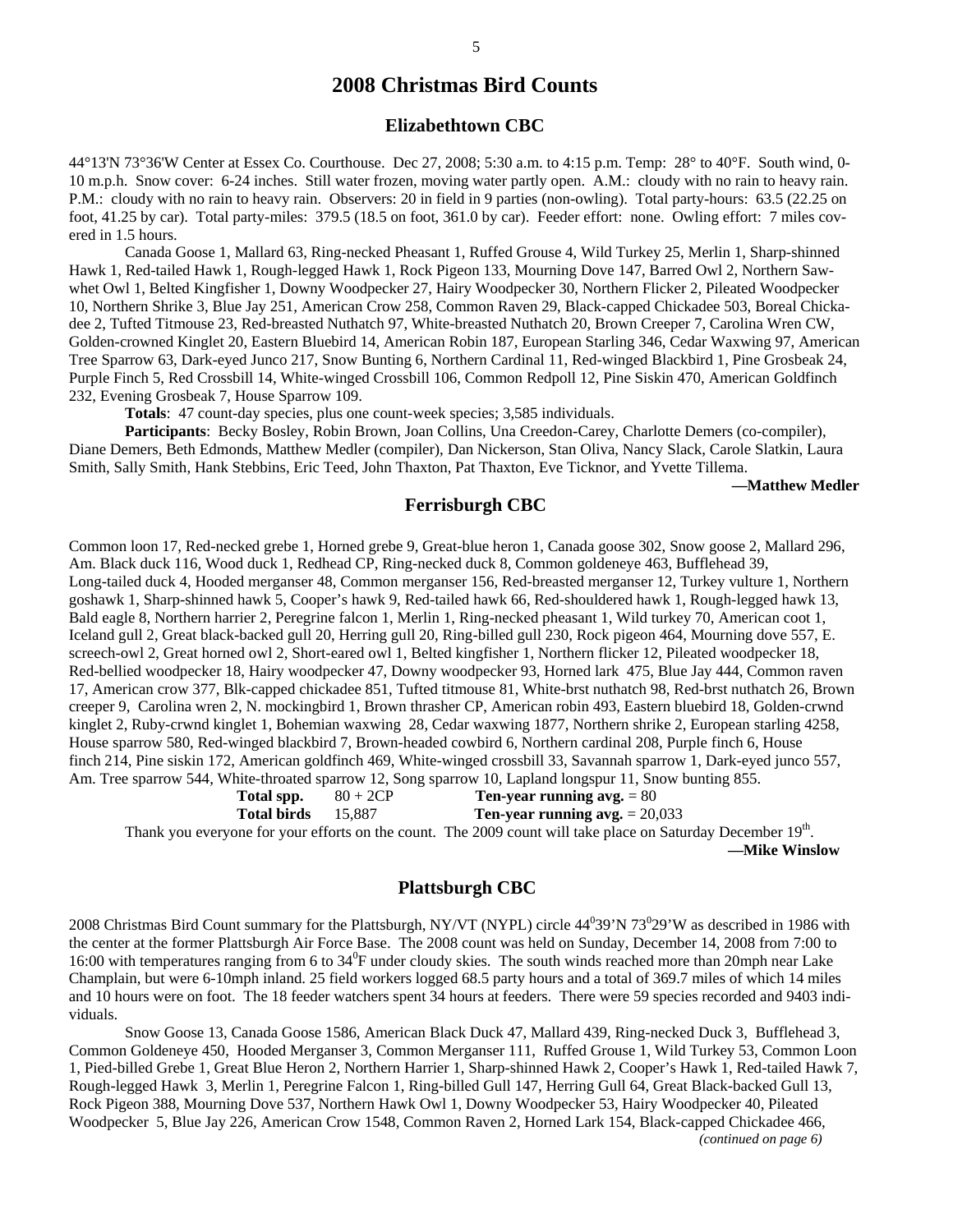#### *(continued from page 5)*

Tufted Titmouse 17, Red-breasted Nuthatch 13, White-breasted Nuthatch 57, Brown Creeper 2, Eastern Bluebird 1, American Robin 38, Northern Mockingbird 1, European Starling 641, Bohemian Waxwing 4, Cedar Waxwing 141, American Tree Sparrow 49, Song Sparrow 1, White-throated Sparrow 1, Dark-eyed Junco 273, Snow Bunting 927, Northern Cardinal 78, Redwinged Blackbird 1, Brown-headed Cowbird 67, Purple Finch 1, House Finch 50, Common Redpoll 25, Pine Siskin 26, American Goldfinch 434, House Sparrow 182.

 The participants were Tom Armstrong, Helen Booth, Bob Booth, Kit Booth, John Brown, Gwen Cateenwalla, Jim Cayea, Joy Cayea, Joan Clark, Ralph Clark, Julie Dumas, Keitha Farney, Holland Fitts, Liz Fitts, Cornelia Forrence, Jan Forsman, Evelyn Fuller, Peter Galvani, Judith Heintz, Gail Kemp, Harold Klein, Bill Krueger, Dayna Lalonde, Julie Lattrell, Brian McAllister, Melanie McCormack, Janet Mihuc, Charlie Mitchell, Karen Moffa, Jim Nolan, Nancy Olsen, Carol Pinney, Geri Reichert, Mary Roden-Tice, Ingeborg Sapp, Janet Stein, Gary Sturgis, Irma Teittinen, Saana Teittinen-Gordon, Steve Tice, Lynn Valenti, Dan Vogt, Margo Zeglis.

The Northern Hawk Owl was the talk of the Plattsburgh Count; however it was interesting that the only Purple Finch was found in Vermont in that small section of Grand Isle that is included in this circle, no Purple Finches in New York. The other notable was the record breaking number of Snow Buntings. Nearly every part of the circle reported snow buntings. Lake Champlain was

particularly rough which made finding water fowl extremely difficult for those folks that had water front territory.

**—Judy Heintz** 

#### **53nd SARANAC LAKE CBC**

**Saranac Lake, N.Y.** - 44°19'0'N 74°04'23"W, mostly as described 1976, but center 1.2 miles NNE of e. jct. Rt. 86  $\&$ Old Ray Brook Rd., Ray Brook and adjusted very slightly (a few seconds) in 2007 to be more precise (using Google Earth). Jan. 3, 2009; 12:00 am to 4:30 pm. Temp. 10° to 23°F. Wind W 3.5-13. Snow depth 8-15 in. Still water frozen. Moving water partly open. A.M.: cloudy, light snow. PM: clear. Observers: 32 in field in 15-16 parties (non-owling), plus 9 at feeders. Time and Distance: 20 hours at feeders; 8 hours and 30 miles owling. Total party-hours 94.75 and party-miles 405.5: 33.5 hours and 35 miles on foot, 55.25 hours and 361.5 miles by car, 6 hours and 9 miles by XC-skis.

 Am. Black Duck 10, Mallard 261, Hooded Merganser 14, Common Merganser cw, Ruffed Grouse 5, Wild Turkey 14, Bald Eagle **4, Sharp-shinned Hawk 2,** Rock Pigeon 195, Mourning Dove 108, Barred Owl 2, Belted Kingfisher cw, Downy Woodpecker 21, Hairy Woodpecker 23, Black-backed Woodpecker 2, **Northern Flicker cw,** Pileated Woodpecker 4, Gray Jay 4, Blue Jay 206, Am. Crow 125, Com. Raven **67,** Black-capped Chickadee 984, Boreal Chickadee 3, Red-breasted Nuthatch 119, White-breasted Nuthatch 23, Brown Creeper 7, Golden-crowned Kinglet 4, American Robin cw, Eur. Starling 85, American Tree Sparrow 30, White-throated Sparrow 1, Dark-eyed (Slate-col.) Junco 66, N. Cardinal 26, Brown-headed Cowbird 10, Pine Grosbeak 7, Purple Finch 8, Red Crossbill 4, White-winged Crossbill 119, Common Redpoll 14, Pine Siskin **2021,** Am. Goldfinch 253, Evening Grosbeak 128, House Sparrow 22.

**Total:** 40 species; 5003 individuals.

 **Participants:** John Brown, Joan Collins, Tom Dudones, Ed Grant, Julie Hart, Ed, Debbie, Ned, and Tassie Kanze, Linda LaPan, Fuat Latif, Ted Mack, John Marshall, Larry Master (compiler), Brian McAllister, Matt Medler, Sean O'Brien, Mary O'Dell, Stan Oliva, Peter O'Shea, Carol Pinney, Liz Resseguie, Sheila and Lew Rosenberg, Nina and Bill Schoch, Janet Stein, Pat and John Thaxton, Yvette Tillema, Tom Wheeler, Uta Wister.

The patterns reported in this newsletter for the 2007 Saranac Lake CBC continued this year. Numbers of Blue Jays and Red-breasted Nuthatches were relatively high, continuing a 17-year pattern of relatively high numbers every other year. Common Redpolls also faithfully continued their 22-year biannual pattern with relatively low numbers this year. Record numbers of Pine Siskins were recorded, in keeping with a remarkably biannual pattern of numbers of other conifer mast seed-eating finches (Purple Finch, crossbills, American Goldfinch) – **see chart below.** These patterns, as reported elsewhere, are the result of biannual variation in the availability of foods eaten by these birds. (One wonders if the three-year patterns observed on this count in the 1960s and 1970s were the historic norm and a warming climate has allowed the trees more recently to produce biannual crops?) Seed crops for northern trees tend to be synchronous over wide areas, a strategy to maximize the chances for successful reproduction, and this causes birds that depend on these crops to move synchronously over long distances in search of food. Many thanks to all the dedicated participants on this year's count.

**—Larry Master** 

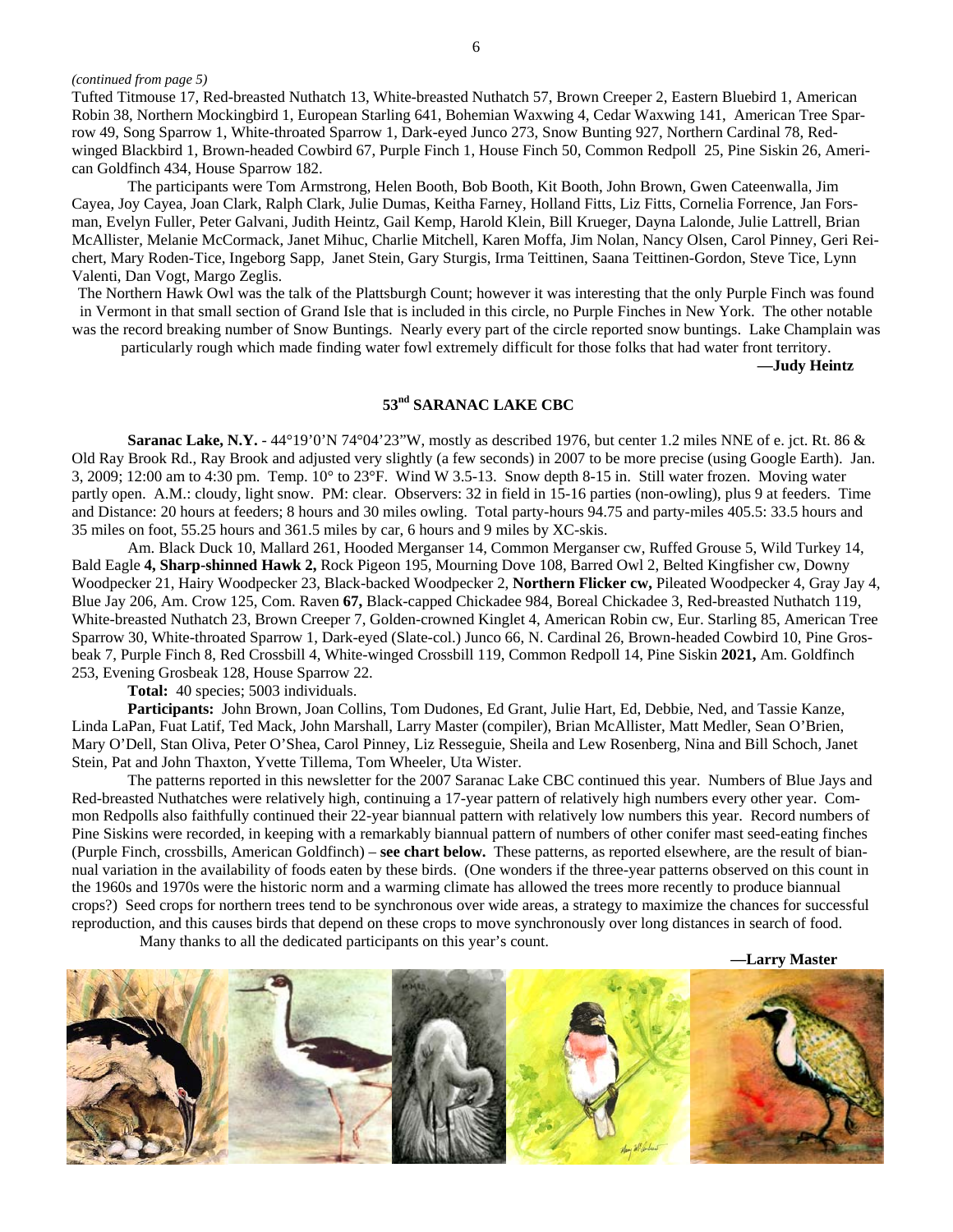### **The Joseph and Joan Cullman Conservation Foundation**

I feel at once humble and proud to announce that the Joseph and Joan Cullman Conservation Foundation, despite this grim economic environment, renewed their support for NNYA with a grant of \$10,000 for 2009. The foundation's directors clearly understand that, as Neil Young put it, "rust never sleeps," that the forces chipping away at the environmental integrity of the Adirondacks will continue to do so despite intense recessionary pressure. The grant represents a mandate for NNYA to continue our work in Adirondack conservation, education and research.

 This refunding amounts to a major vote of confidence in NNYA's ability to identify crucial conservation initiatives at the grass roots level, where we interact and partner with organizations as diverse as the Adirondack Visitor Interpretive Centers in Paul Smiths and Newcomb, The Wildlife Conservation Society, The Wild Center, The Adirondack Loon Project, The Nature Conservancy, The New York Department of Environmental Conservation, The American Association of Wildlife Rehabilitators, Saranac Middle School and Elizabethtown/Lewis Central School district.

 As I write the NNYA grant committee continues to evaluate initiatives we sponsored last year as well as other critical Adirondack conservation projects. NNYA shares with the Joseph and Joan Cullman Conservation Foundation an ardent desire to preserve, promote and protect the Adirondacks through on the ground, real time, conservation, education and research.

 The directors of NNYA do their work on a totally volunteer basis; we do not go on retreats, buy ourselves meals or reimburse ourselves for travel expenses or anything else. Every penny of this generous grant will go directly to conservation projects.

### **—John Thaxton**

### **Book Review**

*Adirondack Birding: 60 Great Places to Find Birds*  John M.C. Peterson and Gary N. Lee Illustrated, 240 pp. Lost Pond Press, \$20.95

I discovered very quickly while reading *Adirondack Birding, 60 Great Places to Find Birds* that one would not have to be a bird watcher to enjoy this handsome, very informative book, which is well suited for any naturalist and certain to add new dimensions to excursions by hikers, skiers, snowshoers and paddlers. Not so much a field guide for identifying birds as a detailed guide about where to find them in the Adirondack Park, the book places special emphasis on several Adirondack species, such as peregrine falcon, the endangered spruce grouse and Bicknell's thrush. Non-birders using this book will easily discover the enjoyment of looking and listening for birds and will likely have an easier time identifying them. Many of the places described in the book do not require arduous treks; you can reach quite a few with a short walk from your car.

 *Adirondack Birding* consists of 240 pages divided into 5 regions—Eastern, High Peaks, Northern, West-Central and Southern—and features eight additional, birding sites. The authors describe productive birding sites in each region, provide excellent driving instruction and discuss everything from historical facts to habitats to nearby natural attractions. Beautifully illustrated, the book features maps, line drawings and photographs, including two gorgeous sections of color images by Jeff Nadler.

 I'd compare using this guide to taking a walk, or going paddling, with an experienced birder, one who would tell you not only where you could go to look for a particular bird but also, right out of the parking lot, start listening and looking for the bird. The authors describe the flora and fauna of the sites and toss in an occasional bird song description—for example, "look into the blackberry thickets, listen for the rich, *churry, churry, churry* of the mourning warbler." The text includes some extremely specific locations to look for certain species, such as Bicknell's thrush, for example, which is most easily seen at and between the two hairpin turns (named *Lake Placid* and *Wilmington*) on the Veterans Memorial Highway near the summit of Whiteface Mountain.

 The text also includes useful directions for using the book and a chapter devoted to the History of Adirondack Birding; the index lists the birds' whereabouts by site chapters instead of by page numbers. Beginning and intermediate birders will benefit most by using this bird-finding guide in conjunction with a bird field guide devoted to identification.

 *Adirondack Birding* serves as an excellent introduction to Adirondack birding hotspots that would otherwise take many years to track down on one's own. I look forward to exploring these sites, most of which are new to me, and returning to those I know, with an emphasis on specifically watching for birds mentioned in the book that I might see there. As a birder, I will enjoy going to particular locations in the book to search for species that I want to add to my life list. I plan to keep this book on my reference shelf as a reminder, and as an inspiration, to venture out to someplace unfamiliar, overlooked, new.

**--Yvette Tillema**